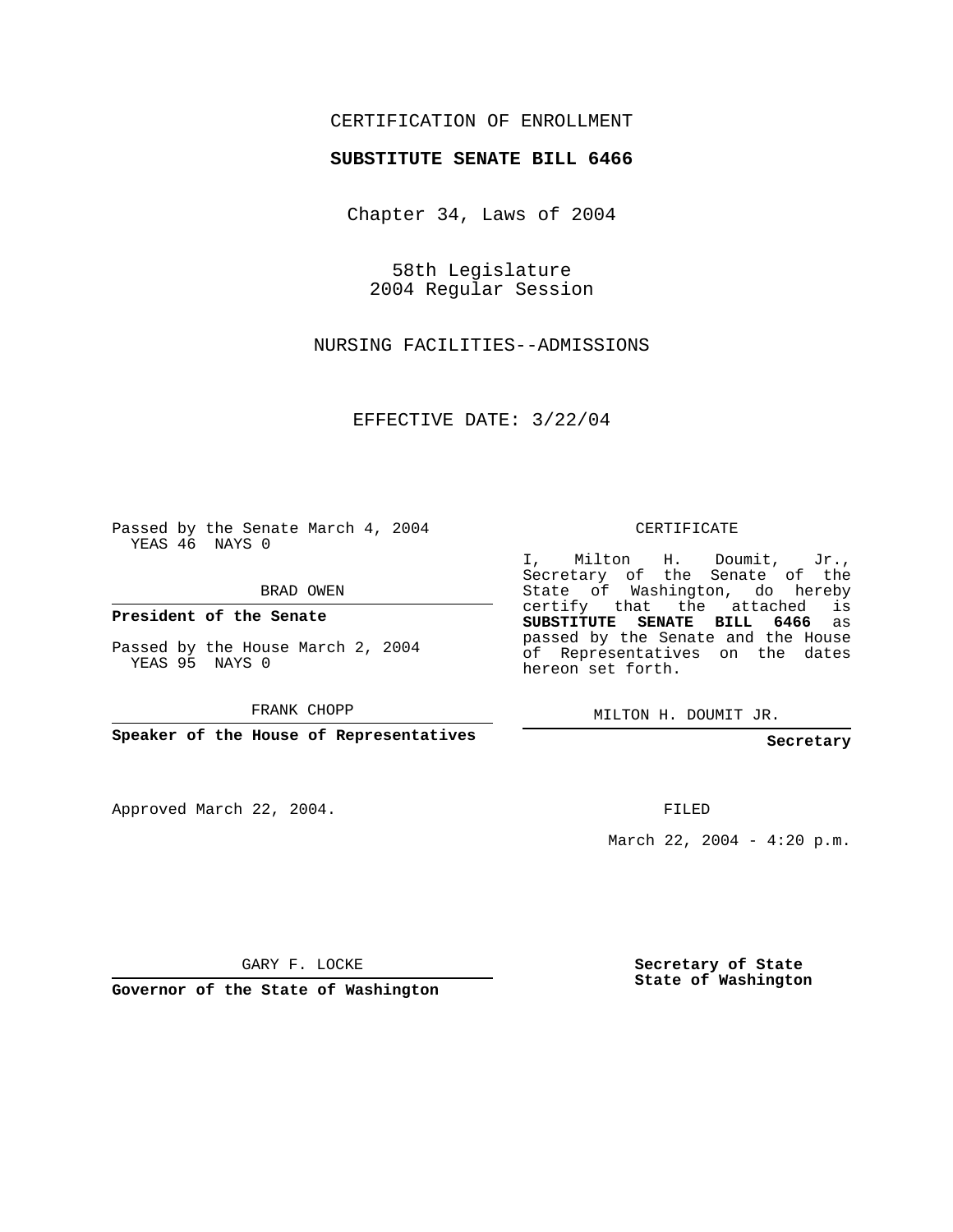## **SUBSTITUTE SENATE BILL 6466** \_\_\_\_\_\_\_\_\_\_\_\_\_\_\_\_\_\_\_\_\_\_\_\_\_\_\_\_\_\_\_\_\_\_\_\_\_\_\_\_\_\_\_\_\_

\_\_\_\_\_\_\_\_\_\_\_\_\_\_\_\_\_\_\_\_\_\_\_\_\_\_\_\_\_\_\_\_\_\_\_\_\_\_\_\_\_\_\_\_\_

AS AMENDED BY THE HOUSE

Passed Legislature - 2004 Regular Session

## **State of Washington 58th Legislature 2004 Regular Session**

**By** Senate Committee on Health & Long-Term Care (originally sponsored by Senator Fairley)

READ FIRST TIME 02/06/04.

 1 AN ACT Relating to the admission of residents to nursing 2 facilities; amending RCW 74.42.055; and declaring an emergency.

3 BE IT ENACTED BY THE LEGISLATURE OF THE STATE OF WASHINGTON:

 4 **Sec. 1.** RCW 74.42.055 and 1987 c 476 s 30 are each amended to read 5 as follows:

 (1) The purpose of this section is to prohibit discrimination against medicaid recipients by nursing homes which have contracted with the department to provide skilled or intermediate nursing care services to medicaid recipients.

10 (2) A nursing facility shall readmit a resident, who has been 11 hospitalized or on therapeutic leave, immediately to the first 12 available bed in a semiprivate room if the resident:

13 (a) Requires the services provided by the facility; and

14 (b) Is eligible for medicaid nursing facility services.

15 (3) It shall be unlawful for any nursing home which has a medicaid 16 contract with the department:

17 (a) To require, as a condition of admission, assurance from the 18 patient or any other person that the patient is not eligible for or 19 will not apply for medicaid;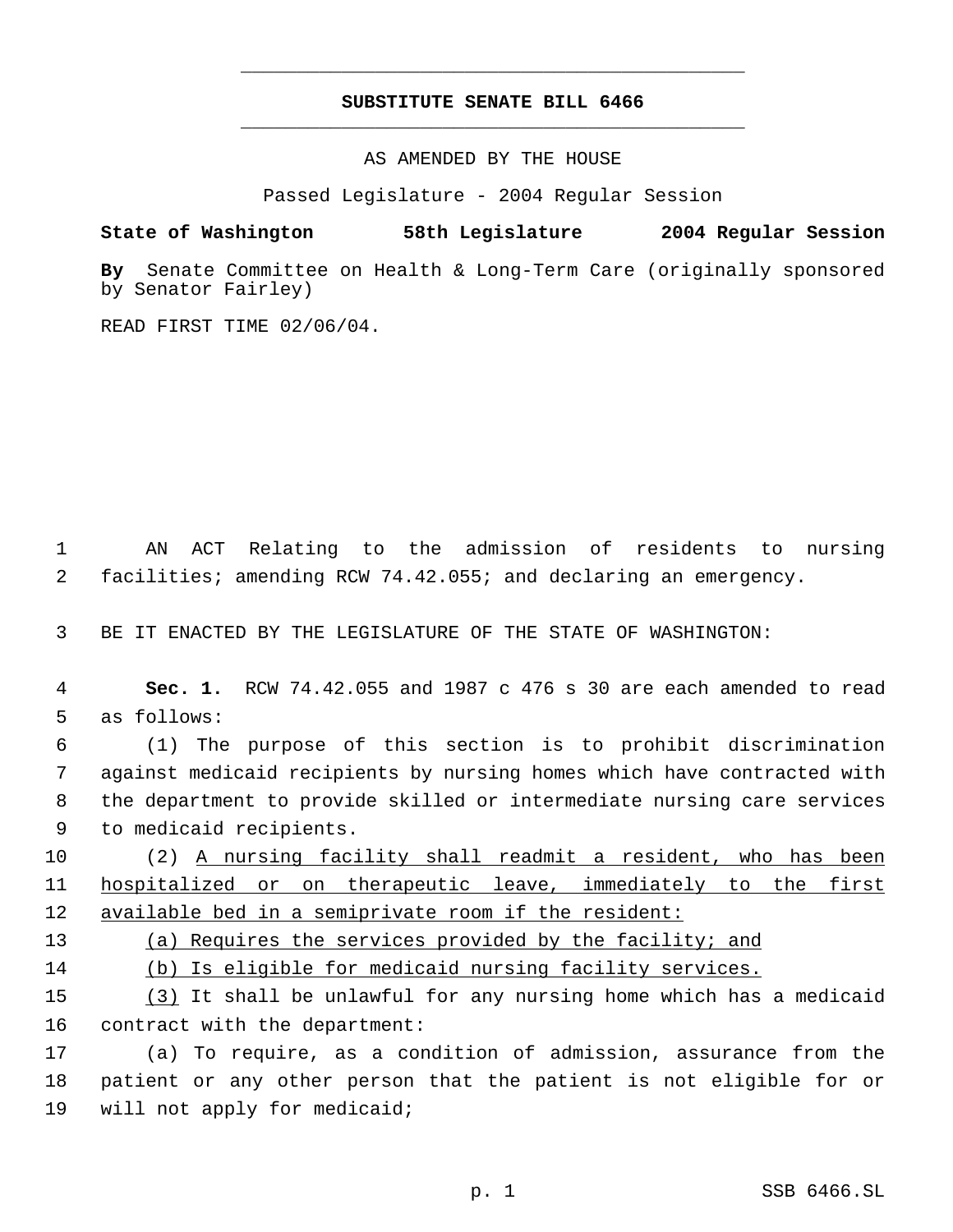(b) To deny or delay admission or readmission of a person to a nursing home because of his or her status as a medicaid recipient;

 (c) To transfer a patient, except from a private room to another room within the nursing home, because of his or her status as a medicaid recipient;

 (d) To transfer a patient to another nursing home because of his or her status as a medicaid recipient;

 (e) To discharge a patient from a nursing home because of his or her status as a medicaid recipient; or

 (f) To charge any amounts in excess of the medicaid rate from the date of eligibility, except for any supplementation permitted by the department pursuant to RCW 18.51.070.

13 ( $(\frac{43}{})$ ) (4) Any nursing home which has a medicaid contract with the department shall maintain one list of names of persons seeking admission to the facility, which is ordered by the date of request for admission. This information shall be retained for one year from the 17 month admission was requested. However, except as provided in subsection (2) of this section, a nursing facility is permitted to give preferential admission to individuals who seek admission from a boarding home, licensed under chapter 18.20 RCW, or from independent retirement housing, provided the nursing facility is owned by the same 22 entity that owns the boarding home or independent housing which are 23 located within the same proximate geographic area; and provided 24 <u>further, the purpose of such preferential admission is to allow</u> continued provision of: (a) Culturally or faith-based services, or (b) services provided by a continuing care retirement community as defined in RCW 70.38.025.

28  $((+4))$  (5) The department may assess monetary penalties of a civil nature, not to exceed three thousand dollars for each violation of this section.

31 ( $(\overline{\{5\}})$ ) (6) Because it is a matter of great public importance to protect senior citizens who need medicaid services from discriminatory treatment in obtaining long-term health care, any violation of this section shall be construed for purposes of the application of the consumer protection act, chapter 19.86 RCW, to constitute an unfair or deceptive act or practice or unfair method of competition in the conduct of trade or commerce.